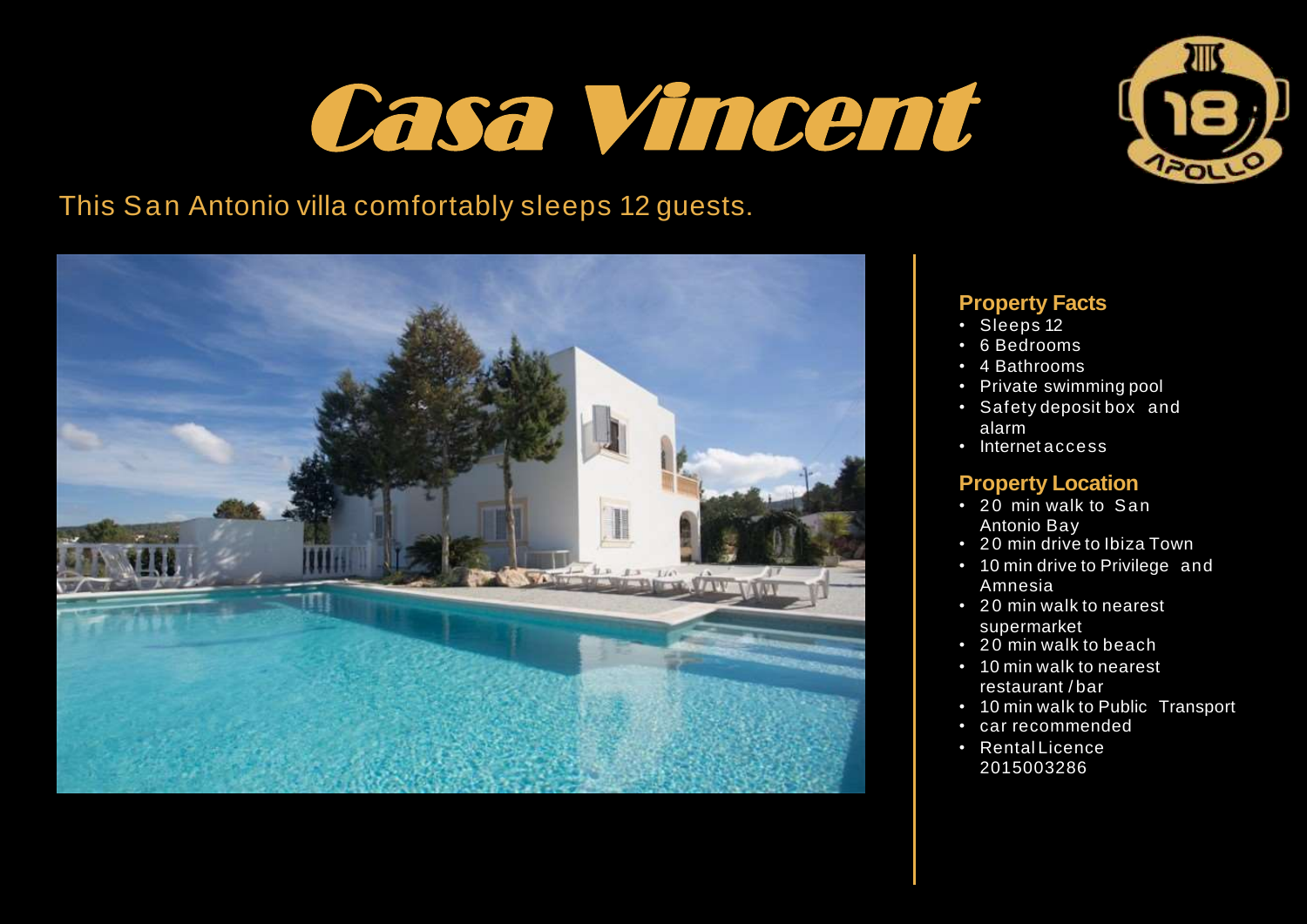



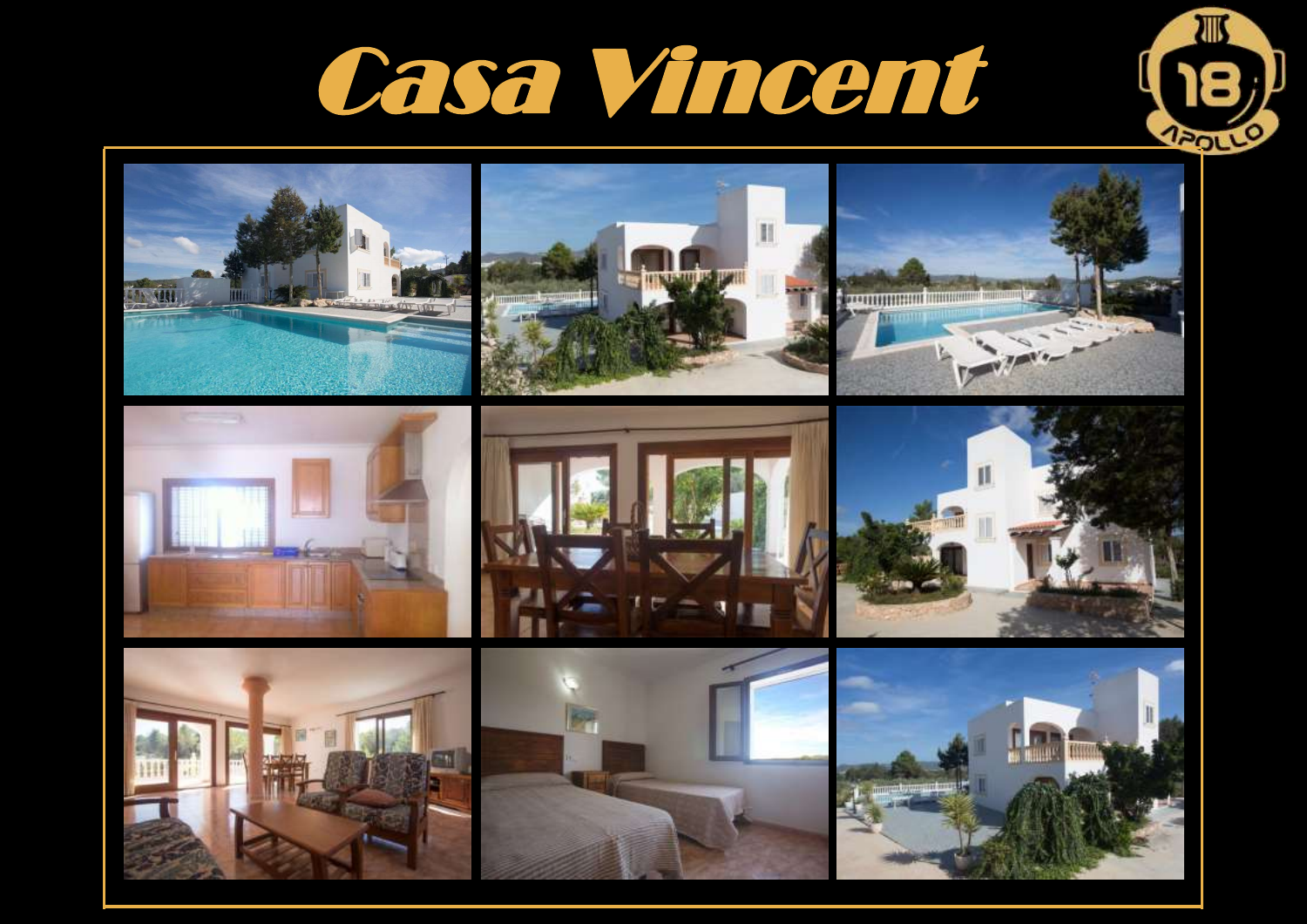# Casa Vincent



### **About Villa Can Vincente**

Villa Can Vincente is a large villa near San Antonio that has been part of our villa rental programme for many years. It has always been very popular due to its location which is peaceful and private. However, a twenty minute stroll through the nearby country path will bring you right into the busy and vibrant resort of San Antonio Bay. From the bay, you can pick up the shoreline path that leads you along past Ocean Beach Club, the Ibiza Rocks Bar, the fabulous Arenal beach and Eden and Es Paradis nightclubs.

The more energetic, or fitness-enthusiastic quests, could even walk all the way to the famous Sunset Strip to visit Mambo, Cafe del Mar, Savannah and Mint. If you take it slowly, and stop off at a few bars along the route, it's entirely feasible to reach on foot all that San An has to offer for a night out. Then get a five minute cab ride home at the end of the night!

You enter Villa Can Vincente through a large sliding gate that leads onto a huge driveway with plenty of parking space. The entrance to the villa leads into the central hallway from where you access the ground floor level of the property. This floor has three bedrooms, a large, modern kitchen diner and a newly fitted modern shower room, plus another shower room. From the hallway is the

staircase up to the first floor of the villa where there are three more bedrooms, a newly fitted bathroom, a large living area and patio doors to a sun terrace. There is also another shower room on this floor. Each floor of villa Can Vincente has a double bedroom and two twin bedrooms.

Outside, the villa has a wonderful large pool with plenty of room to spread out your sun loungers and look out across the countryside to views of San Antonio Bay. There is a shaded terrace with an outside dining area and a brick built barbecue. This is a great spot for long, lazy lunches with respite from the intense high summer sun, should you want it!



### **Property Facts**

- Sleeps 12
- 6 Bedrooms
- 4 Bathrooms
- Private swimming pool
- Safety deposit box and alarm
- 20 min walk to Internet access

#### **Property Location**

- San Antonio Bay
- 20 min drive to Ibiza Town
- 10 min drive to Privilege and Amnesia
- 20 min walk to nearest supermarket
- $\cdot$  20 min walk to beach
- 10 min walk to nearest restaurant / bar
- 10 min walk to Public Transport
- car recommended
- Rental Licence 2015003286